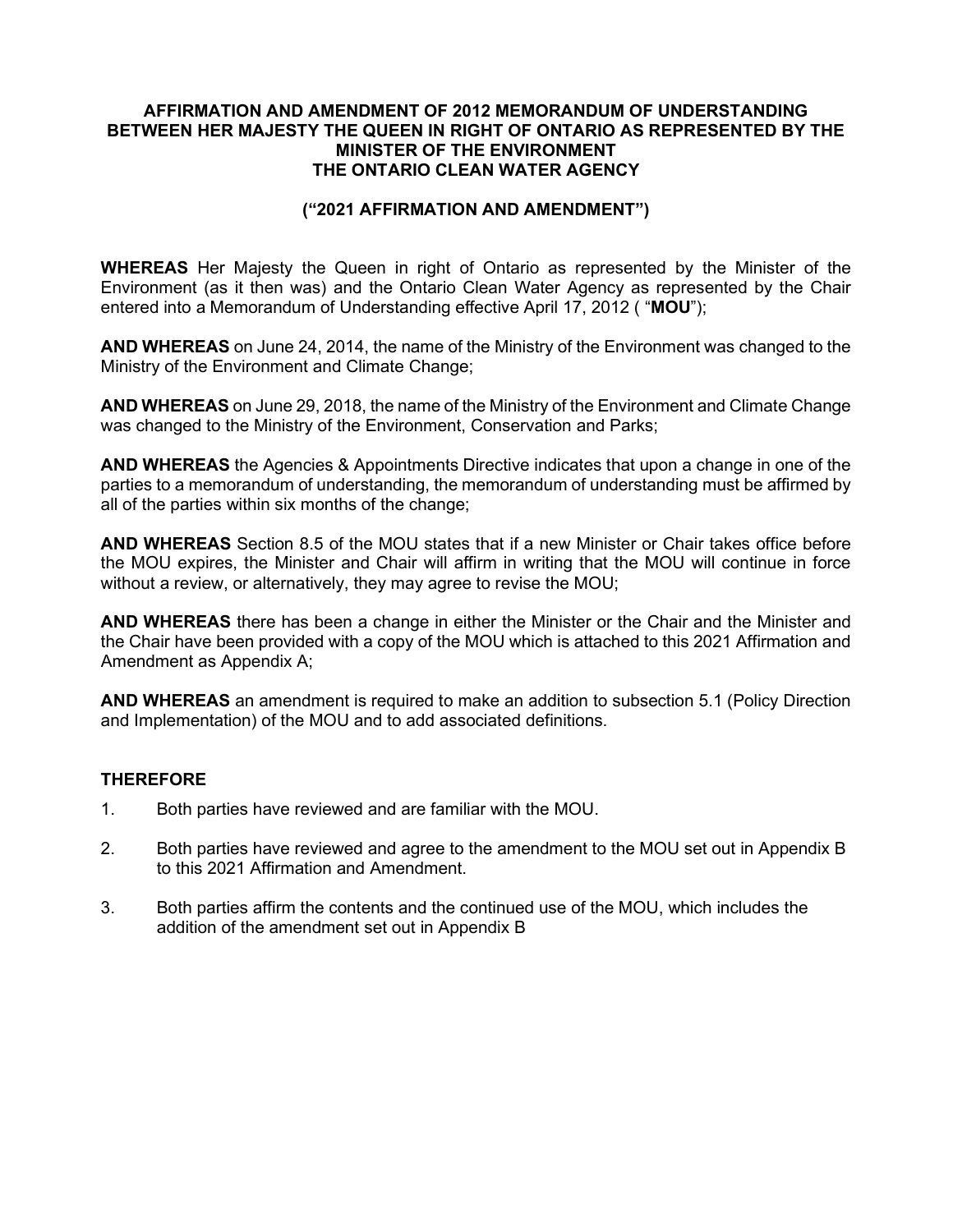- 4. This 2021 Affirmation and Amendment is effective on the date the Minister executes it.
- 5. Each of the undersigned acknowledge that in providing their name on the applicable line below in electronic form will constitute a signature for the purposes of the Electronic Commerce Act, 2000 S.O. 2000, c. 17.

IN WITNESS WHEREOF the parties have executed this 2021 Affirmation and Amendment on the dates set out below.

December 21, 2021

 $\overline{\phantom{a}}$  ,  $\overline{\phantom{a}}$  ,  $\overline{\phantom{a}}$  ,  $\overline{\phantom{a}}$  ,  $\overline{\phantom{a}}$  ,  $\overline{\phantom{a}}$  ,  $\overline{\phantom{a}}$  ,  $\overline{\phantom{a}}$  ,  $\overline{\phantom{a}}$  ,  $\overline{\phantom{a}}$  ,  $\overline{\phantom{a}}$  ,  $\overline{\phantom{a}}$  ,  $\overline{\phantom{a}}$  ,  $\overline{\phantom{a}}$  ,  $\overline{\phantom{a}}$  ,  $\overline{\phantom{a}}$ The Honourable David Piccini **Example 2018** Date Minister of the Environment, Conservation and Parks

nutato  $\mathcal{L}$  , we are the set of the set of the set of the set of the set of the set of the set of the set of the set of the set of the set of the set of the set of the set of the set of the set of the set of the set of the s

Joseph Pennachetti **Date** Chair, Ontario Clean Water Agency

December 17, 2021